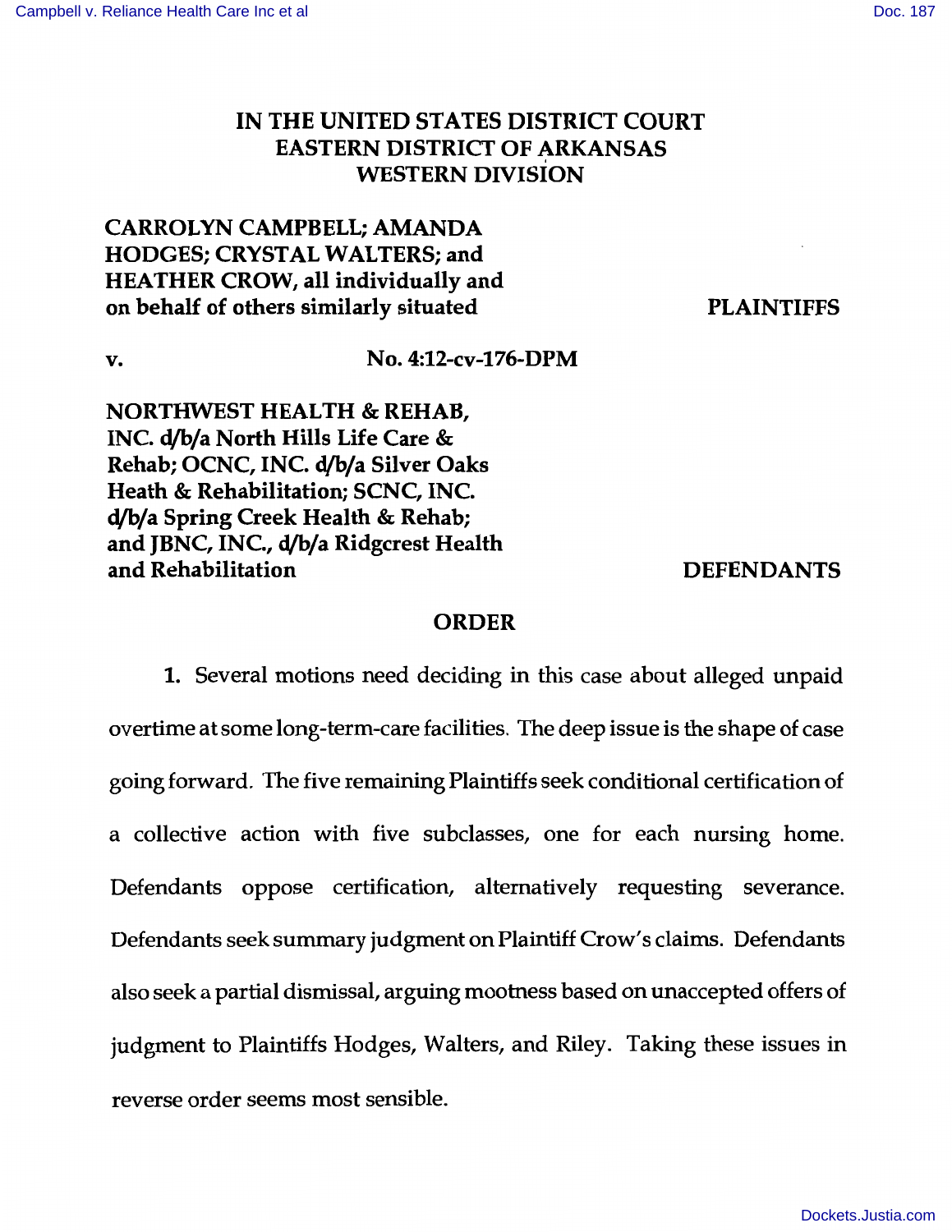2. The motion to dismiss is granted. While *Alpern v. Utili Corp United, Inc.,* 84 F.3d 1525 (8th Cir. 1996) and *Hartis v. Chicago Title Ins. Co.,* 694 F.3d 935 (8th Cir. 2012) are helpful, neither is directly in point. The Court of Appeals for the Eighth Circuit has not decided the intertwined mootness/Rule 68/FLSA issue presented. The Court appreciates Plaintiffs providing a copy of Brother Holmes's opinion in *Hendricks v. Inergy,* 2013 WL 6984634 (E.D. Ark. 2013), which faced nearly identical circumstances. I'm persuaded by his careful analysis and therefore adopt it. The issue is not the letter of Federal Rule of Civil Procedure 68; it is whether any controversy in the constitutional sense remains between Defendants and Hodges, Walters, and Riley. None does. The unaccepted settlement offers,  $N_2$  166-3,  $N_2$  166-7,  $\&$  No 166-11, would make them completely whole: no dispute exists about their damage numbers; and they're to receive costs and a reasonable attorney's fee, in an amount to be fixed by the Court.

One other circumstance bears mention: all Plaintiffs, including these three, moved for conditional certification at the end of July 2013. The offers to Hodges and Walters were made about a week before that, while the offer to Riley was made two days later. No 166-4, No 166-8, & No 166-12. Everything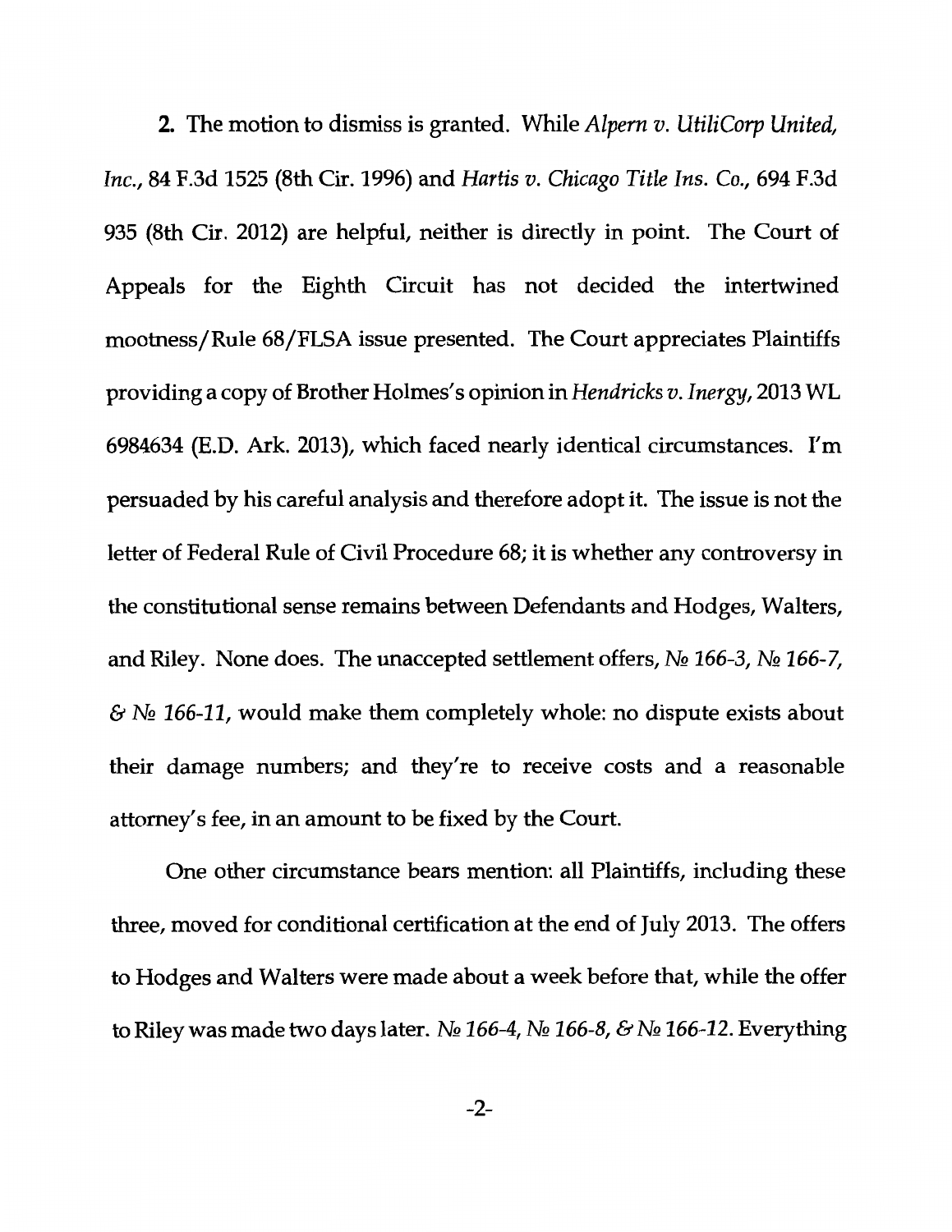happened contemporaneously. While the cases about picking off Rule 23 class representatives emphasize that the offers came after denial of certification, the timing does not make a legal difference here. *See, e.g., Alpern,*  84 F.3d at 1539. The Supreme Court made clear in *Genesis Healthcare Corp. v. Symczyk,* 133 S. Ct. 1523, 1530 (2013) that FLSA collective actions and Rule 23 class actions are different. Hodges, Walters, and Riley have no unsettled interest in the proposed collective action because of its nature-most importantly, any judgment will have no preclusive effect on any similar claim later pursued by a fellow employee.

In the circumstances, the Court lacks subject matter jurisdiction to proceed further on these three Plaintiffs' FLSA claims, other than to resolve any fee/ cost issue that cannot be resolved by agreement and enter judgment. The judgment will award these damages:

- \$810.60 to Amanda Hodges against SCNC, Inc.,  $d/b/a$ Spring Creek Health & Rehab;
- \$912.00 to Crystal Walters against OCNC, Inc., d/b/a Silver Oaks Health & Rehab; and
- \$3,108.76 to Tabitha Riley <sup>1</sup> against JBNC, Inc., d/b/a Ridgecrest Health & Rehab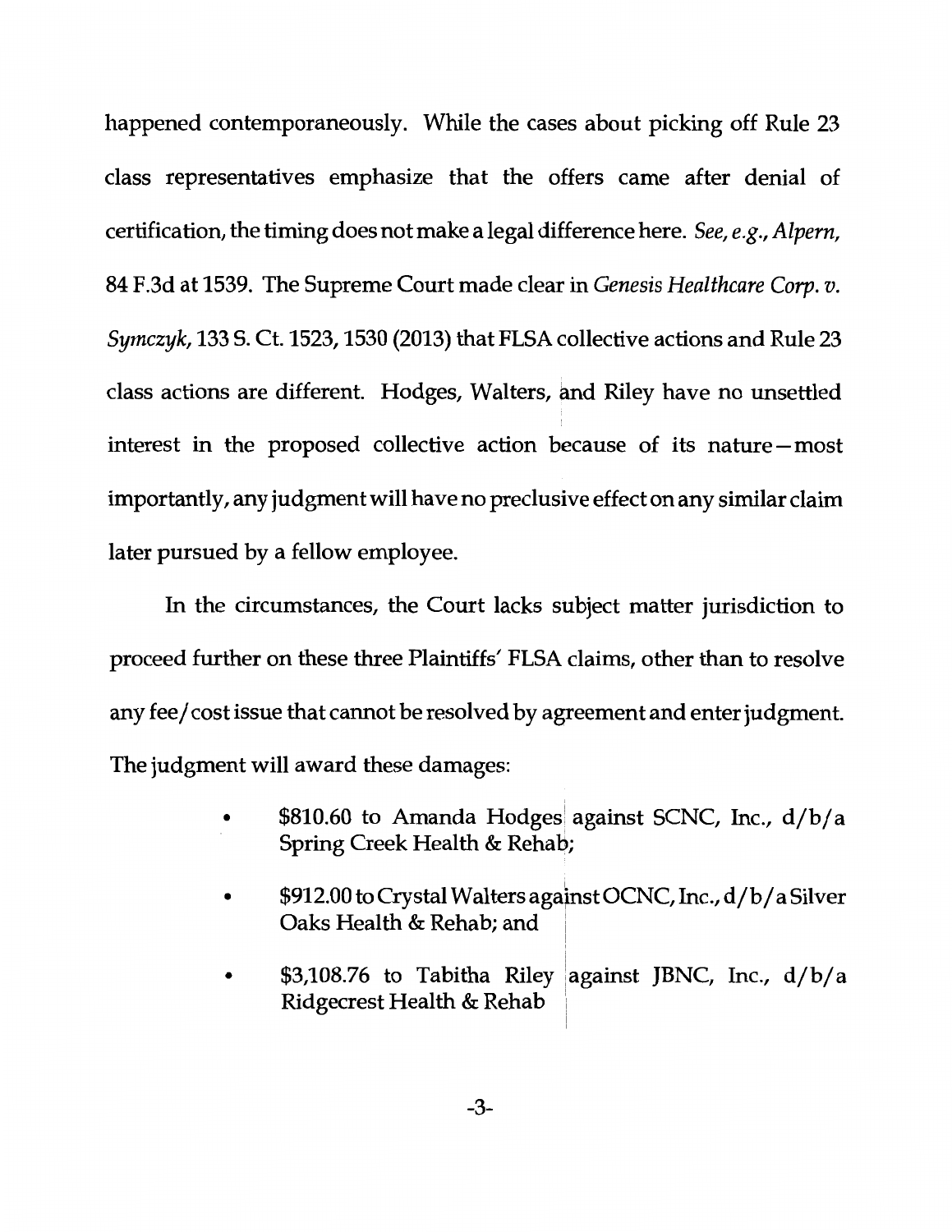These Plaintiffs' claims under the Arkansas Minimum Wage Act are coextensive with their FLSA claims. These state-law claims will therefore be resolved by the judgment too.

3. Defendants' motion for summary judgment on Plaintiff Crow's claims is granted in part and denied in part. Many facts are agreed. The Court takes those that are genuinely disputed in Crow' s favor. And the Court gives her the benefit of all reasonable inferences. N2 *177; Torgerson v. City of Rochester,* 643 F.3d 1031, 1042 (8th Cir. 2011).

Crow' s claim has boiled down to alleged overtime in a few weeks of her employment. The dollars supposedly lost are few, but that fact doesn't answer whether a reasonable fact-finder could decide for Crow. Crow has, the Court concludes, said enough in her deposition to support a finding of some earned but unpaid overtime. The meal deduction was automatic; there was lots of work to do; the reclamation form was available, and Crow used it many times; one of Crow's supervisors discouraged reclaiming time, while insisting that Crow had to get all the work done *and* take meal breaks; a few times Crow worked through a meal break without getting paid for what would have been overtime. Whether Crow is telling the truth is for the fact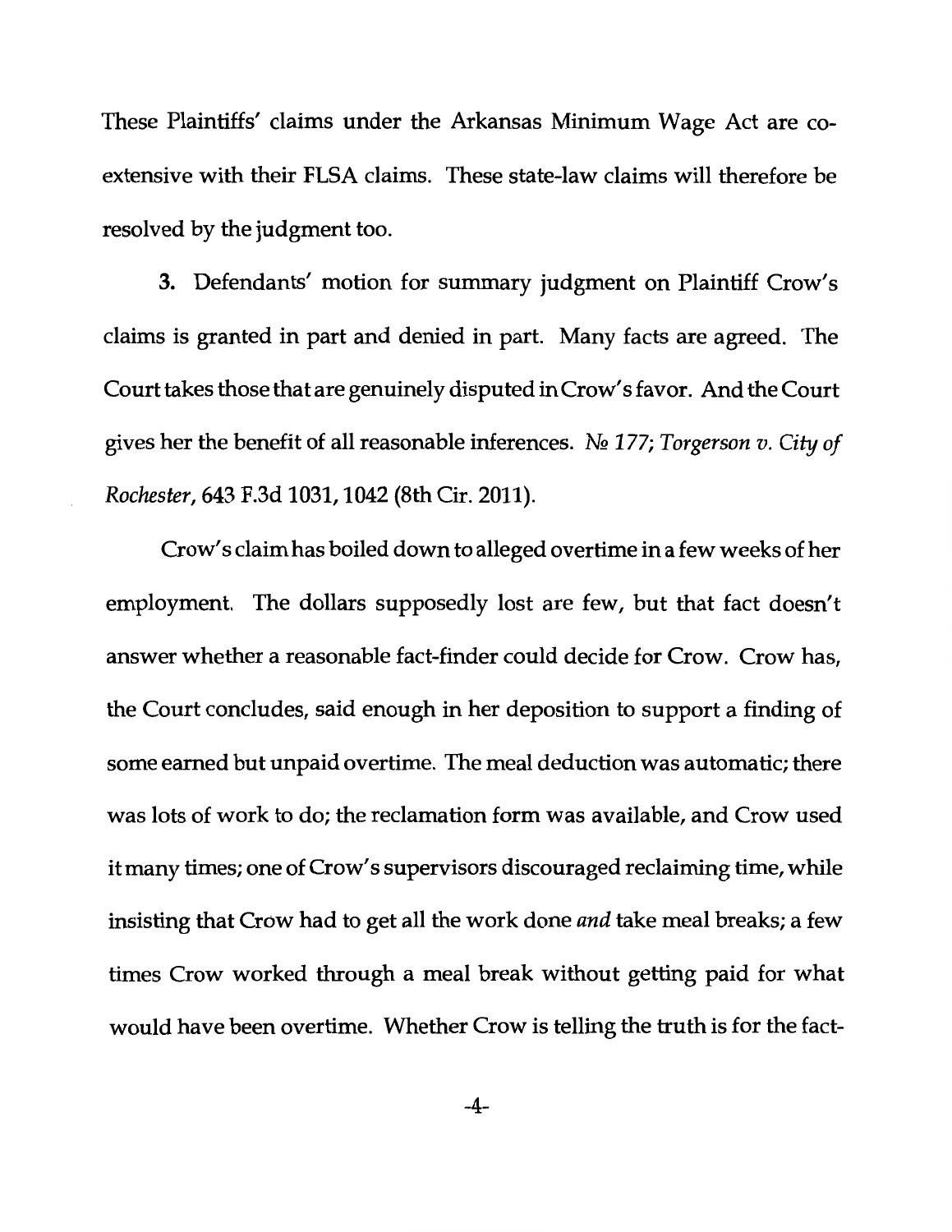finder. The Court is not persuaded by Defendants' no-notice arguments. The jury could view the time sheet certification either as the deception Defendants claim it is or as something Crow felt compelled to do in the circumstances. There is much to be said for Defendants' view of the proof about alleged wilfulness; but given that a supervisor at the second Spring Creek supposedly put Crow in this bind, the jury could find a willful violation. Crow has effectively abandoned her record-keeping claim. Defendants are correct that no private right of action for this alleged conduct exists. *Helmert v. Butterball,*  LLC, 805 F. Supp. 2d 655,668, n.15 (E.D. Ark. 2011).

4. The motion for conditional certification is granted in part and denied in part. First, with Reliance and the Adamses having been dismissed, no joint-employer issue remains. Second, the potential claims about Silver Oaks and Ridgecrest facilities have been mooted by the Court's decision on Walters and Riley. The case comes down, then, to Campbell/North Hills and Crow /Spring Creek.

Much, though not all, discovery has been done. All Plaintiffs, most former Plaintiffs and opt-ins, seven defense witnesses, and one former employee have been deposed. The parties have engaged in extensive written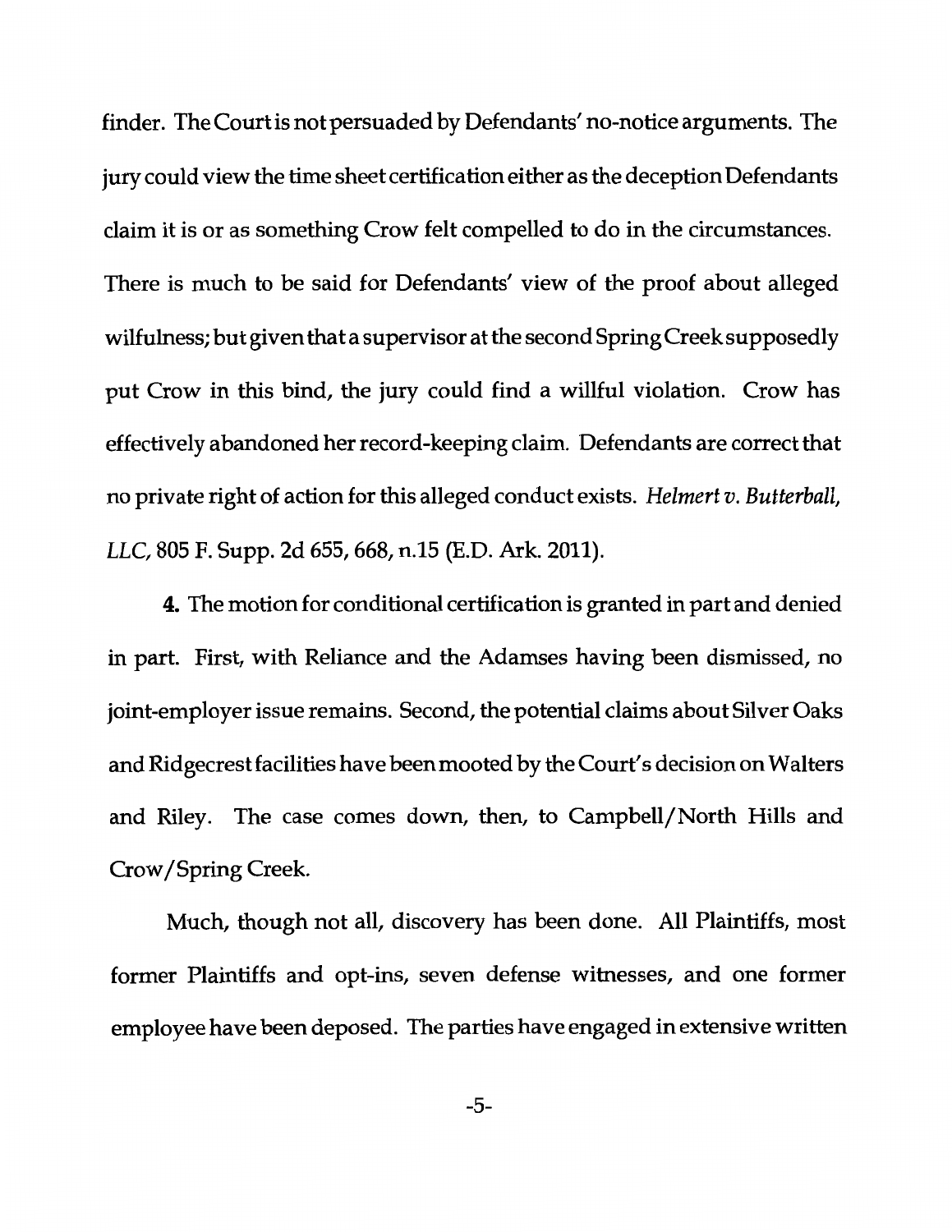discovery: sixteen sets from Defendants, and seven sets from Plaintiffs. Defendants have produced more than 14,000 pages of documents. There are many employee declarations submitted by Defendants. No 164 at 56 (summarizing discovery done). The Court's Scheduling Order anticipated more discovery if a collective action was conditionally certified. No 120 *at* 2. And based on earlier motions and proceedings, a substantial percentage of all this discovery was likely on the Reliance and Adamses issues- corporate relationships, management practices, and roles.

In the circumstances, it is fair and appropriate to look harder than usual at the similarly situated question. This case stands much as *Bouaphakeo v. Tyson Foods, Inc.* did, and I agree with Judge Bennett's common sense approach on scrutiny: the Court's rulings on certification are tentative, but made after considering the whole (albeit incomplete) record. 564 F. Supp. 2d 870, 894-5 (N.D. Iowa 2008). The case is not ready for trial, so the Court cannot make ultimate findings. *Compare Morales v. Farmland Foods, Inc.,* 2012 WL 202237, \*5 (D. Neb. 2012). The Court has considered all the usual circumstances in evaluating similarity. *See, e.g., Smith v. Frac Tech Servs., Ltd.,*  2009 WL 4251017 (E. D. Ark. 2009).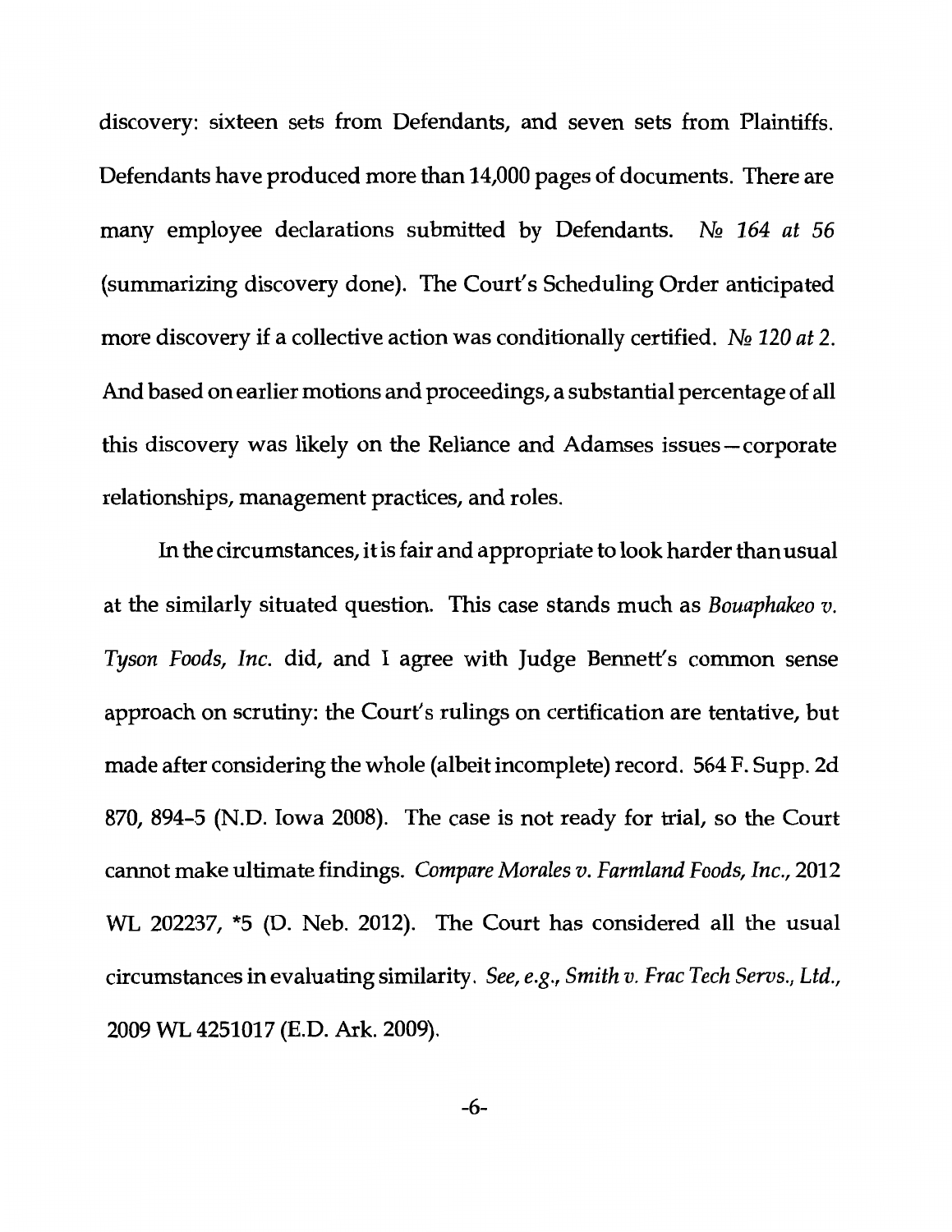Plaintiffs' theory of a common policy or practice is this: meal time was deducted automatically; pressing tasks often required working through meals; employees could reclaim this time, and sometimes did, but were discouraged by some supervisory personnel from doing so. Thus, as Plaintiffs' say, the case is about how an otherwise acceptable policy was applied. As Defendants emphasize, however, the as-applied nature of the allegedly common policy opens a host of difficulties because of the many departments and supervisors and jobs at North Hills and Spring Creek.

The short answer is that Campbell and Crow have made a sufficient showing for conditional certification of a collective action about their jobs at these two facilities during relevant periods when there was an automatic mealtime deduction, but no more. Campbell worked as an LPN and then in the records department; Crow was a CNA. There need to be two subclasses because of the conflict problem Defendants identify about LPN's supervising CNAs. The Court declines to conditionally certify across all non-exempt hourly workers at each facility. As Defendants argue in great detail,  $N_2$  164 *passim,* many differences exist across the many departments at North Hills and Spring Creek. (This problem would only be amplified if one were to look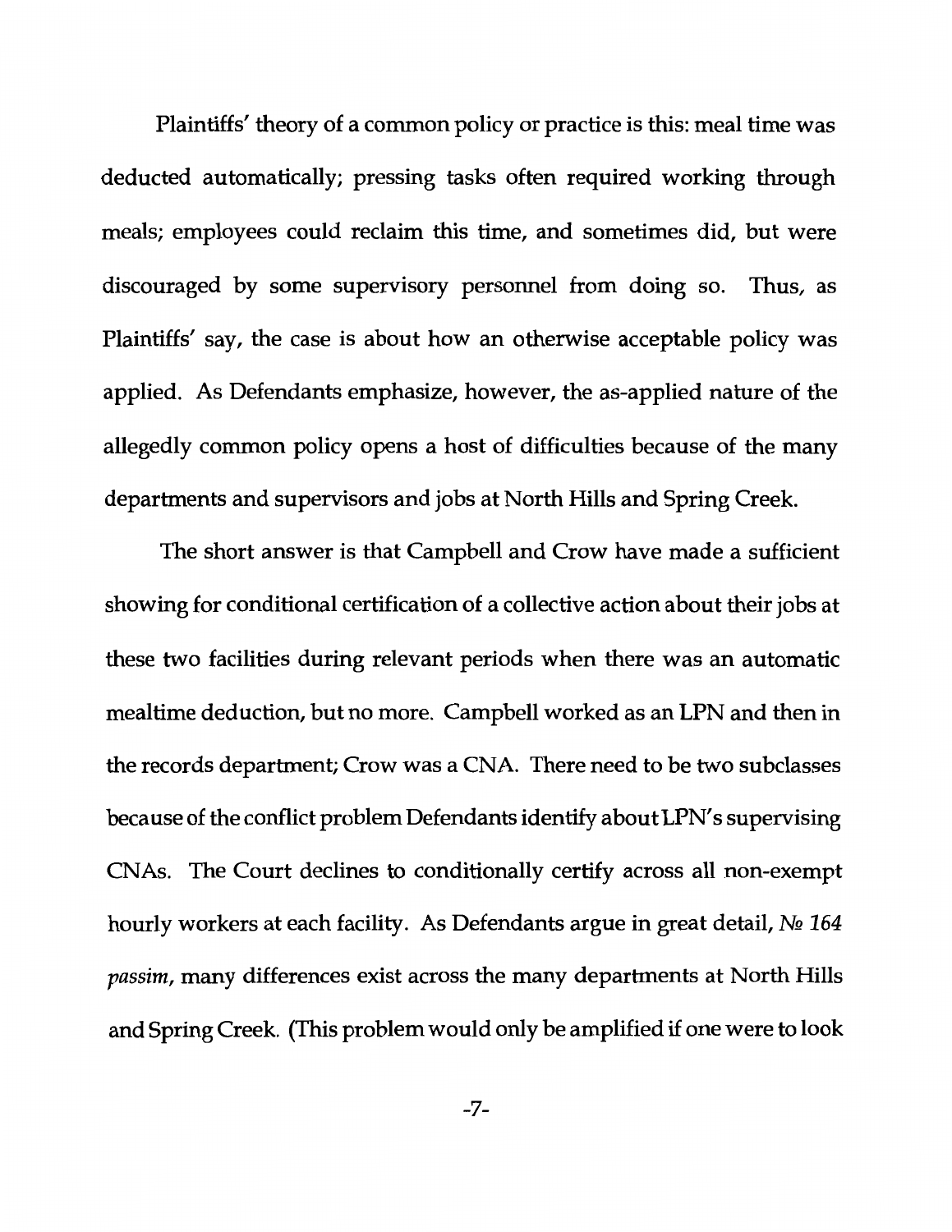across all four facilities.) There is, most importantly, the supervisor point. The time records indicate that there was much reclaiming of time. It appears that the meal-time problem, to the extent one existed, was with particular supervisors and particular periods when too much work and too few staff combined. The as-applied nature of Plaintiffs' theory makes the varying supervisors and circumstances necessarily critical in evaluating what employees were similarly situated. Though the case has been pending for almost two years, there has been no rush of opt-ins from employees holding other jobs in other departments. In sum, there might well have been a problem from time to time in the jobs where Campbell and Crow worked, but the record discloses no real likelihood that the problem extended facility-wide to all hourly employees.

The Court directs the parties to confer about notice. Please start with the version approved in *Johnson v. Arkansas Convalescent Centers. Inc.,* No. 5:12 cv-143-DPM, *NQ 56-1,* which updated the *Roco* notice. Prepare one notice for the Campbell subclass and one for the Crow subclass. The Court agrees with Defendants that the notice should make plain that this case is only about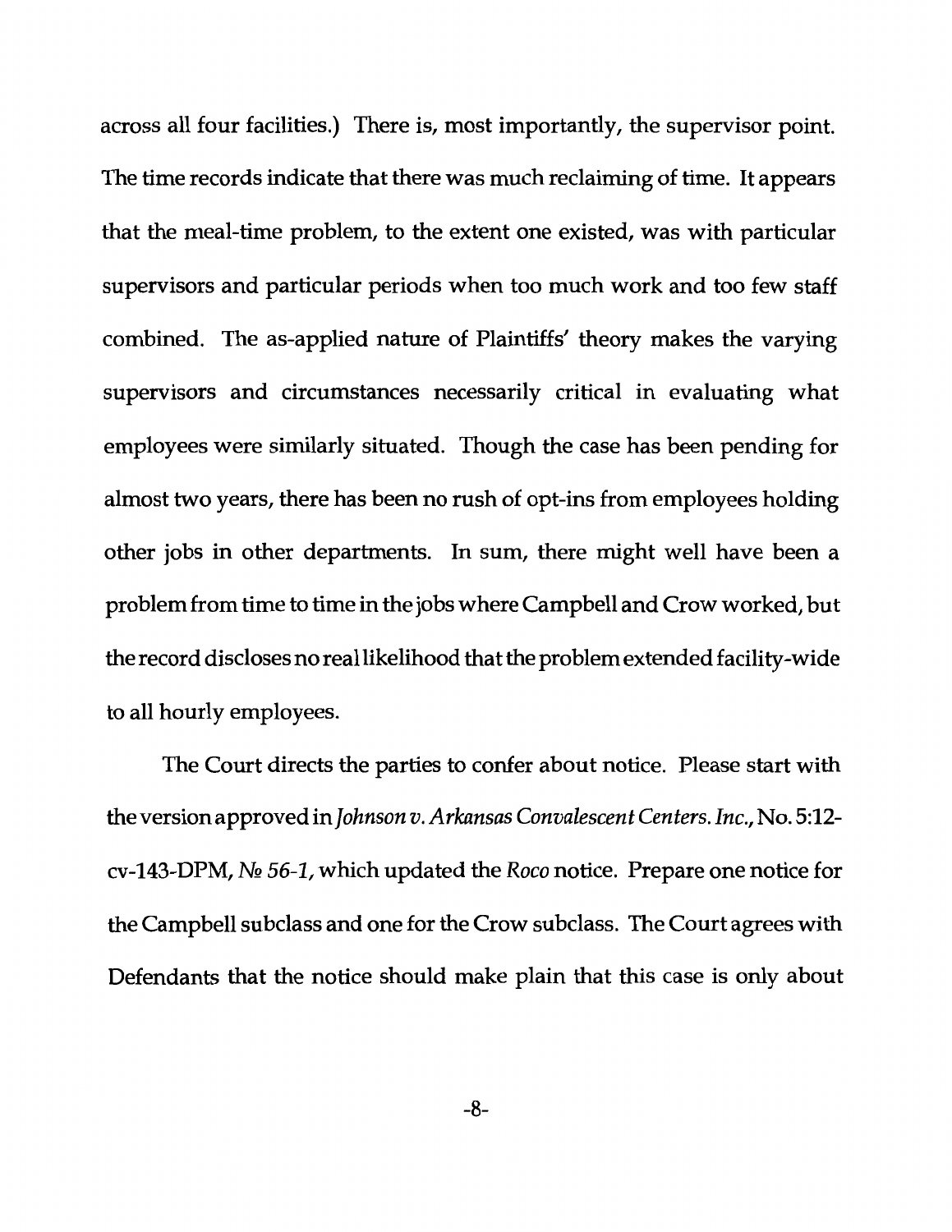meal-break claims. The Court also agrees with Defendants' proposed lookback period. NQ 164 *at* 86.

5. Defendants' motion to sever is denied. While severance would work, further discovery and motion practice is best handled together. Counsel are the same; the issues are similar; the two employers are corporate siblings; and we've already come a long way in one case. If the claims are tried, we'll have two bench trials: one about North Hills and the second about Spring Creek. This separation will avoid confusing the issues and unfair prejudice. It will also focus the proof on each individual, supervisors, department, and facility. FED. R. CIV. P. 42(b).

\* \* \*

Motion to dismiss,  $N<sub>2</sub>$  165, granted as modified: Judgment will be entered for Hodges, Walters, and Riley. Stipulation on the related reasonable attorney's fee and costs, or a motion for them, due by 14 March 2014. (The Court encourages the parties to work hard to sort this out themselves. If you need more time to do so, ask for it.) Motion for summary judgment on Crow's claims,  $N_2$  158, granted in part and denied in part. Motion for conditional certification,  $N<sub>2</sub>$  140, granted in part and denied in part. Joint